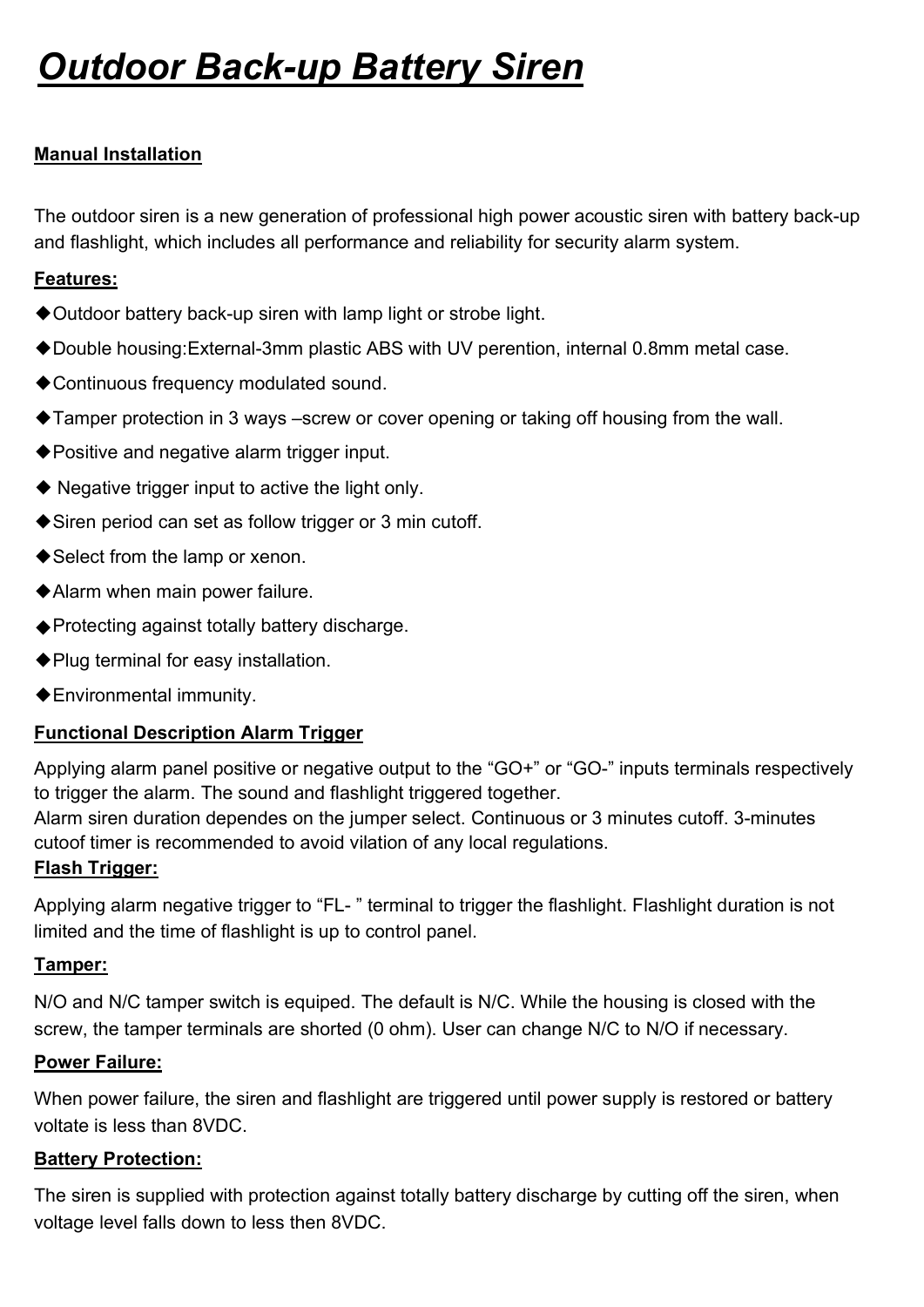#### Installation instructions

1. Choose the mounting location for the siren-the wall must be even and free of hole and excessive protrusions.

2. Mark and drill 5 holes with help of attach drill pattern plate (4 holes for the housing base and 1 for the hanging hole).

3. Open the siren housing (1 screw on the front),and remove the metal cover (2 screws)

Important: Cut off the power before you make the connection!

4. UnPlug the removable terminal, mount the siren housing on the wall. Connect the wires to the terminals.

- 5. Plug the terminals to your PCB board.
- 6. Power on the system and check its function properly
- 7. Connect the back-up battery

Important: keep attention to the polarity of the battery; a reverse polarity can cause damage of the driver circuit.

- 8. Mount the metal cover with 2 screws
- 9. Close the housing with 1 screw.

#### Terminal Block Connection



Terminal 1-Marked "FL-"trigger for the flashlight only, it is connected to the negative output of the alarm system, Active while the input is low.

Terminal 2- Marked "Go-" trigger for the siren and the flashlight, active while the input is negative.

Terminal 3-Marked "GO+" trigger for the siren and flashlight, active while the input is positive.

Terminal 4-Marked the "GND" connect to the ground of the control unit.

Terminal 5-Marked"+14V" connect to a positive voltage output of the 13.6-14.2VDC source (usually from the alarm control unit).

Terminal 6&7-Marked "TMP" if a tamper function is required. Connect these terminals to a 24-hour normally closed alarm zone in the control unit, if the front cover of the siren is opened or siren box is taken from the wall, an immediate alarm signal will be sent to the control unit.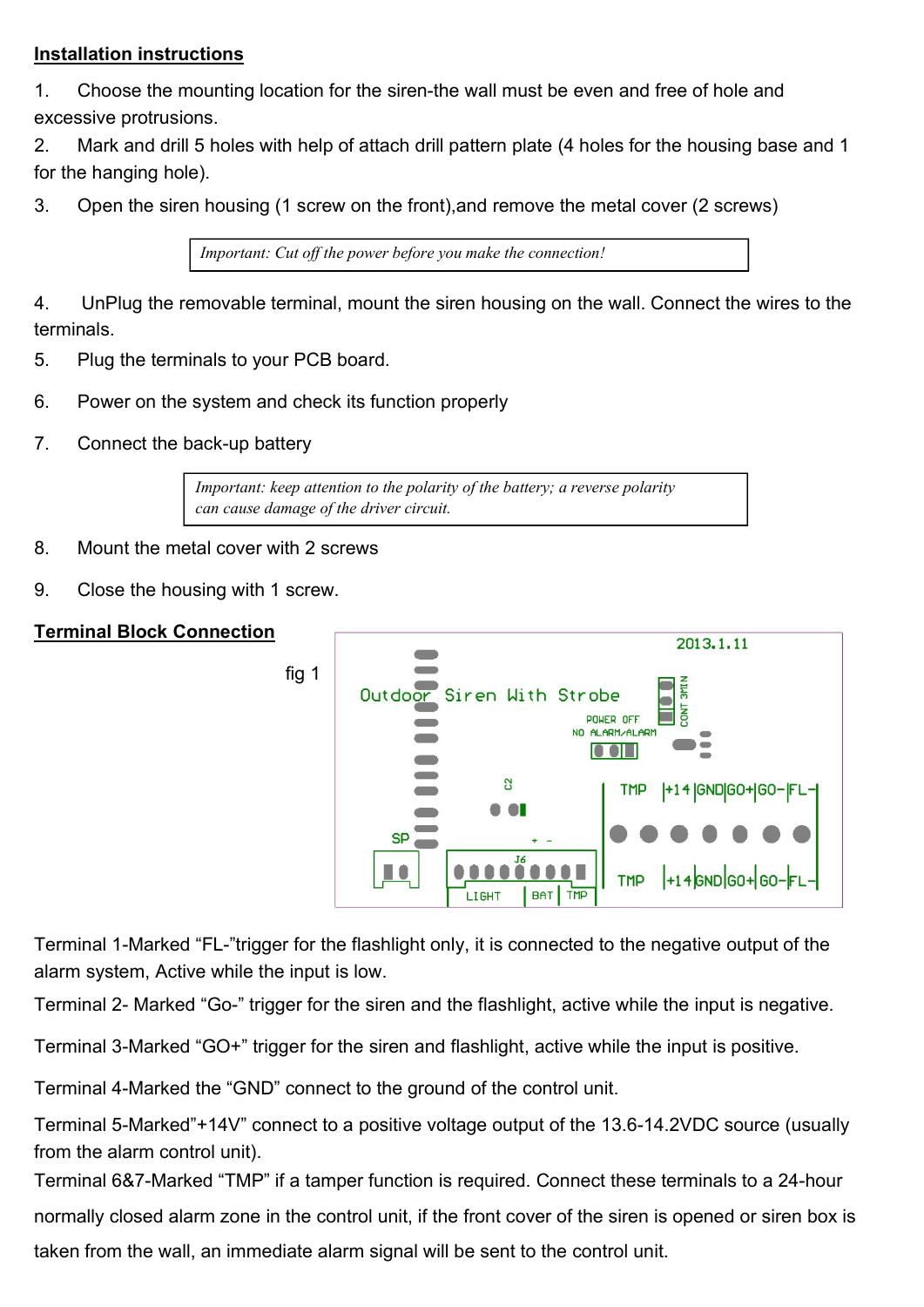| <b>Siren Specifications</b>             |                                                              |
|-----------------------------------------|--------------------------------------------------------------|
| <b>SPL</b>                              | 120db                                                        |
| <b>Fundamental Frequency</b>            | 1850Hz                                                       |
| <b>Siren Tone</b>                       | Yelp                                                         |
| <b>Frequency Range</b>                  | 1300-2400Hz                                                  |
| Flashlight                              | Lamp 12VDC/5W                                                |
| Power supply Voltage                    | 13.8-14.2VDC                                                 |
| <b>Charge Current Limit</b>             | 250mA                                                        |
| Current Consumption(Speaker and strobe) | Standby: 8mA                                                 |
|                                         | Alarm 1600mA@13.8VDC                                         |
| <b>Maximum Power</b>                    | 50W(peak)                                                    |
| <b>Trigger Level</b>                    | Trigger Low=Max.1VDC                                         |
|                                         | Trigger High=Min.9VDC                                        |
| <b>Siren Alarm Period</b>               | continous                                                    |
|                                         | 3 minutes                                                    |
| Input Impedance(Alarm/Flash/Trigger)    | 1K ohm                                                       |
| <b>Tamper Switch</b>                    | N.C 28VDC Maximum current 0.1A-open when<br>cover is removed |
| <b>Backup Battery</b>                   | Rechargeable Lead Acid Battery 12VDC up to<br>7Ah            |
| Low Battery Level                       | 8VDC+/-0.3VDC                                                |
| <b>Material</b>                         | External Box: ABS (3mm Thickness)                            |
|                                         | Internal cover: zinc plated metal                            |
| <b>Dimensions of Unit</b>               | L=275mm*W=190mm*H=95mm                                       |
| Weight(without battery)                 | 1.85Kg                                                       |
| <b>Operating Temperature Range</b>      | -30 to +60 $\degree$ C                                       |
| <b>Case Protection Level</b>            | Water splash resistant                                       |
|                                         | <b>Plastic ABS with UV Protection</b>                        |
|                                         | Conformal coated circuit board                               |